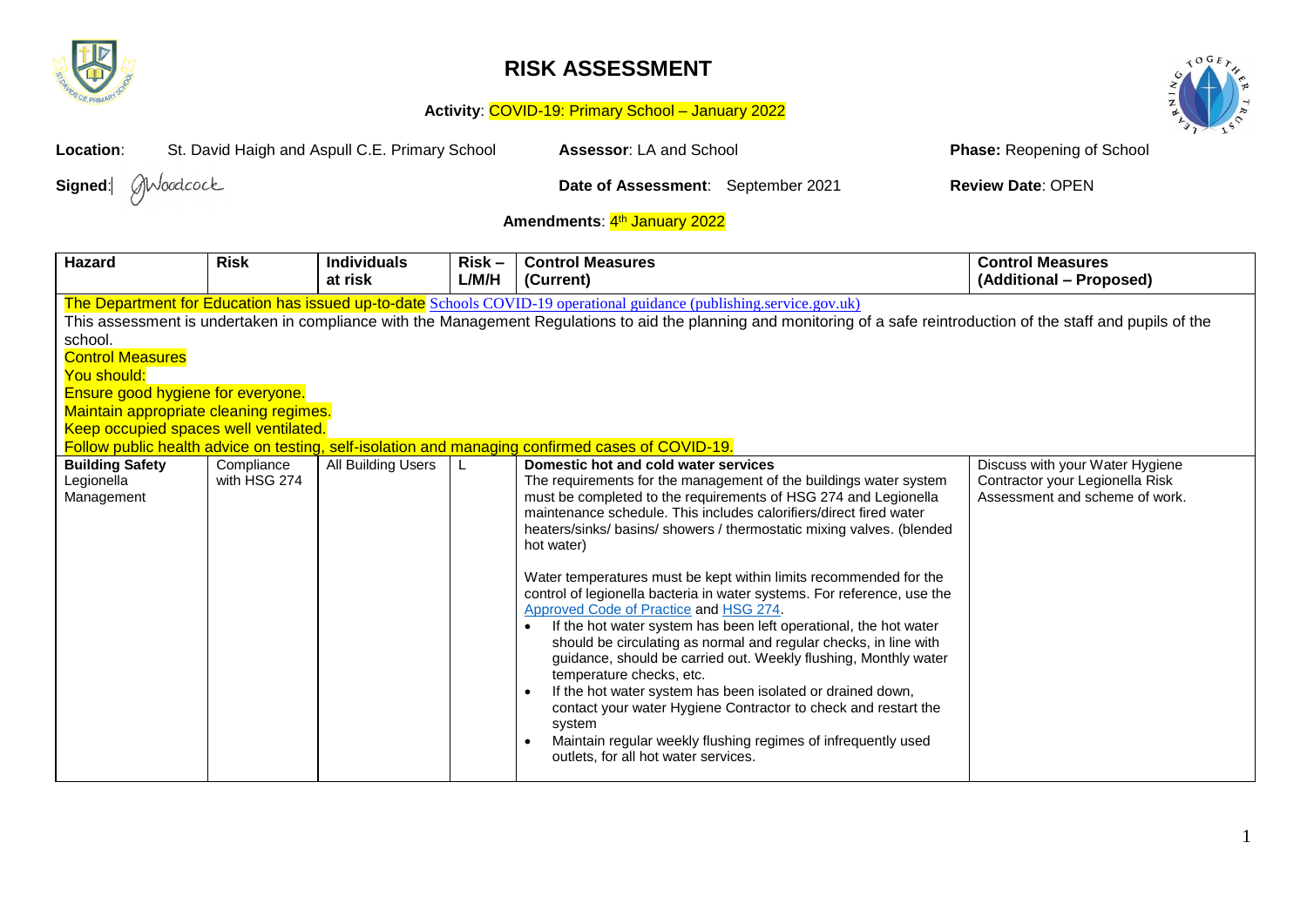| Asbestos<br>Management                                                                                                           | Compliance<br>with Asbestos<br>Reg 12 &<br><b>HSG 264</b>                                   | All Building Users             | L   | Inspect the building and if any damage to rooms containing or<br>suspected asbestos material, contact your asbestos consultant for<br>further advice.                                                                                                                                                                                                                                                                                                                                                                                                                                                                                                                                                                                                                                                                                                                                                                                                                                                                                                                                   | Any concerns discuss with your Asbestos<br>consultant.                                                                                                                                                                                                                                       |
|----------------------------------------------------------------------------------------------------------------------------------|---------------------------------------------------------------------------------------------|--------------------------------|-----|-----------------------------------------------------------------------------------------------------------------------------------------------------------------------------------------------------------------------------------------------------------------------------------------------------------------------------------------------------------------------------------------------------------------------------------------------------------------------------------------------------------------------------------------------------------------------------------------------------------------------------------------------------------------------------------------------------------------------------------------------------------------------------------------------------------------------------------------------------------------------------------------------------------------------------------------------------------------------------------------------------------------------------------------------------------------------------------------|----------------------------------------------------------------------------------------------------------------------------------------------------------------------------------------------------------------------------------------------------------------------------------------------|
| Statutory<br>Requirement for<br>Servicing of plant and<br>Equipment.<br>Pressure systems<br>Passenger Lifts<br>Lifting equipment | Compliance<br>with PSSR 00<br>LOLAR 98                                                      | All Building Users             | L   | Thorough Examination & Test is a critical component of a<br>management process to ensure the safe operation of equipment<br>whose failure through deterioration can create dangerous situations,<br>physical harm and business disruption. The statutory obligations to<br>TE&T remain in place and the HSE expects duty holders to make all<br>reasonable efforts to arrange for TE&T to be carried out within the<br>statutory time limits. The HSE strongly recommend that TE&T are<br>completed. If a failure occurs due to a safety related fault,<br>enforcement action may be taken.                                                                                                                                                                                                                                                                                                                                                                                                                                                                                             | HSE Guidance Note to Duty holders and<br>Inspectors.<br>https://www.hse.gov.uk/news/work-<br>equipment-coronavirus.htm<br>Required - If equipment is outside of the<br>inspection date, the school management to<br>contact their specialist contractor and have<br>the TE&T completed asap. |
| <b>Building Hygiene</b><br>Deep Clean of all<br>areas of the school                                                              | Compliance<br>with current<br>hygiene<br>standards<br>published by<br>the UK<br>Government. | <b>All Building Users</b>      | L/M | It is important that arrangements remain in place to ensure that pupils<br>and staff are safe.<br>Discuss with site and cleaning staff to plan cleaning schedules,<br>additional hours of work and undertake a thorough clean and disinfect<br>of all rooms and surfaces prior to reopening and if necessary, utilise<br>pest control for insect infestations, particularly in the kitchen and/or<br>food preparation areas.<br>Continue to provide anti-bacterial hand gels or wipes to be located in<br>the school reception area for a visitor to use before entering the<br>school.                                                                                                                                                                                                                                                                                                                                                                                                                                                                                                 | Schools COVID-19 operational guidance -<br>GOV.UK (www.gov.uk)                                                                                                                                                                                                                               |
| <b>Building Users.</b><br>Ventilation.                                                                                           | HSWA 74<br>W(HSW)R92<br>DoE BB103.<br><b>Building</b><br>Regulations                        | Pupils, staff and<br>visitors. | M/H | Ventilation of the building and classrooms is important to reduce<br>natural pollutants, provide fresh air to enable pupils to stay alert and<br>potentially with other hygiene measures reduce the life cycle of the<br>coronavirus. Keep occupied spaces well ventilated - It is important to<br>ensure that a comfortable teaching environment is maintained.<br>Open windows and doors in classrooms to promote through<br>$\bullet$<br>ventilation.<br>If the door has to be wedged open, ensure the Building Fire Plan<br>$\bullet$<br>is amended to state that if the room is left unoccupied, that the<br>door is closed. On evacuation the wedge must be removed.<br>Intermediate fire doors along the escape route can only be left<br>$\bullet$<br>open if there are fitted with a magnetic hold open device linked to<br>the fire alarm, or a device such as the Dorgard.<br>Air Conditioning Units do not need to be switched off unless you<br>have a centralised ventilation system - Seek advice from your<br>Heating Ventilation and Air Conditioning engineer. (HVAC) | Government guidance.<br>DoE BB101 Ventilation in schools.<br>Do Not Use the fire extinguishers as a<br>door wedge. Use of a Dorgard Hold Open<br>Door Retainer should be used, Compliant<br>to BS7273-4 2007                                                                                 |
| Fire Management                                                                                                                  | Compliance<br>with the<br>RR(FS)O<br><b>BB100</b>                                           | <b>All Building Users</b>      | L   | Review and if necessary, update building fire management plan to<br>ensure any changes to fire escape routes are clearly identified and<br>communicated to staff and pupils.<br>Prior to the increased occupancy of the school:                                                                                                                                                                                                                                                                                                                                                                                                                                                                                                                                                                                                                                                                                                                                                                                                                                                         | Record details of maintenance and<br>equipment tests in the building Fire Log-<br>Book/Management file                                                                                                                                                                                       |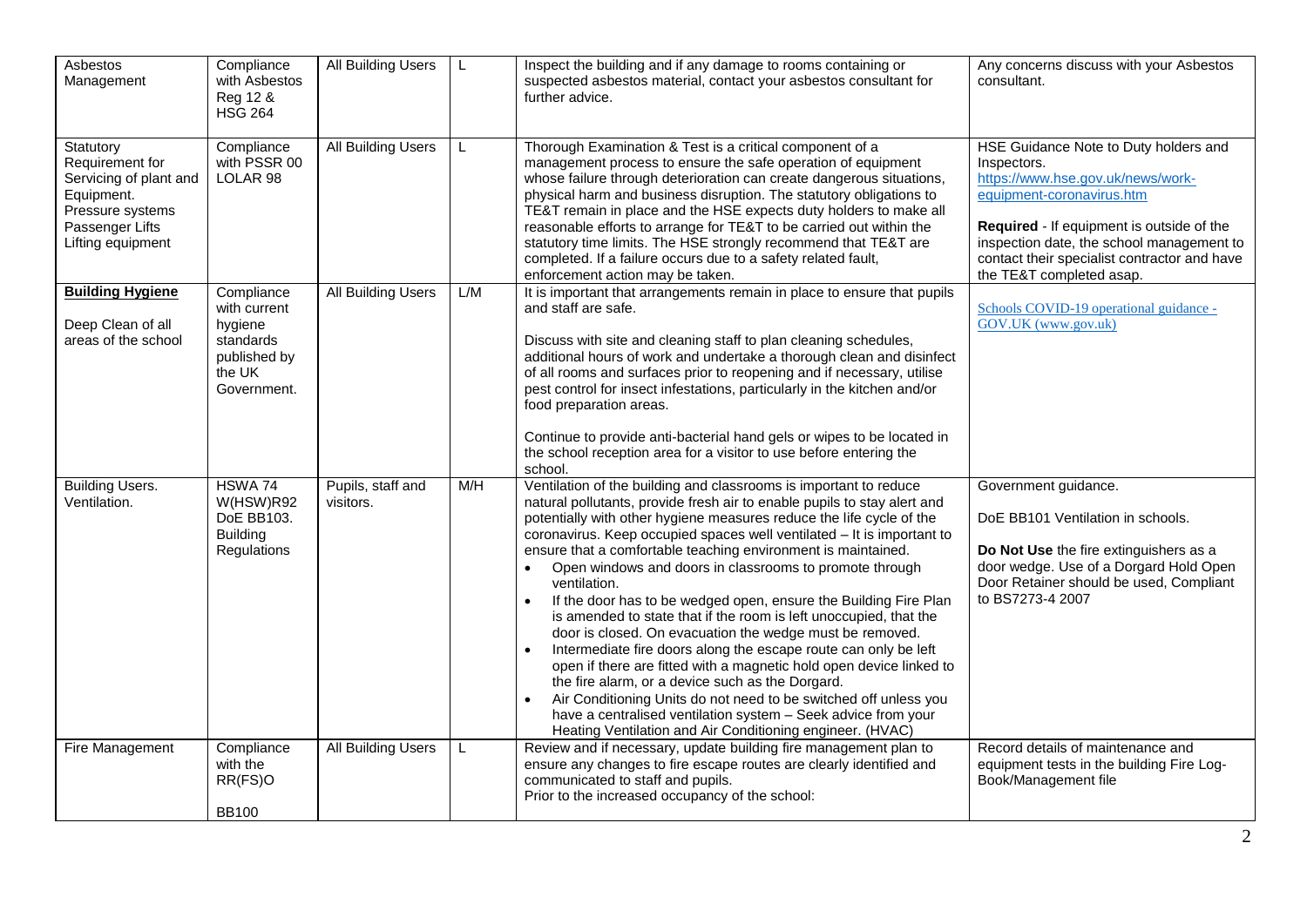| Catering service                                                                                              | <b>HSW 74</b>                            | Pupils, Staff and               | L/M | Physically test the fire alarm system and emergency lights are<br>operational.<br>Complete a planned Fire evacuation within 7 days or the start of<br>$\bullet$<br>the new term.<br>Carry out weekly checks of alarms systems, call points and<br>$\bullet$<br>emergency lighting.<br>Carry out regular hazard spotting to identify escape route<br>$\bullet$<br>obstructions.<br>Check that all fire doors are operational.<br>$\bullet$<br>Review, update and test individual named PEEP's<br>Discuss with the catering contractor any changes in lunch sittings,<br>$\bullet$                                                                                                                                                                                                                                                                                                                                     | The school SLT to provide specific                                                                                                                                                                                                                                                                                                                                                                                                                                                       |
|---------------------------------------------------------------------------------------------------------------|------------------------------------------|---------------------------------|-----|----------------------------------------------------------------------------------------------------------------------------------------------------------------------------------------------------------------------------------------------------------------------------------------------------------------------------------------------------------------------------------------------------------------------------------------------------------------------------------------------------------------------------------------------------------------------------------------------------------------------------------------------------------------------------------------------------------------------------------------------------------------------------------------------------------------------------------------------------------------------------------------------------------------------|------------------------------------------------------------------------------------------------------------------------------------------------------------------------------------------------------------------------------------------------------------------------------------------------------------------------------------------------------------------------------------------------------------------------------------------------------------------------------------------|
|                                                                                                               |                                          | Visitors                        |     | method of serving lunch, etc.<br>Allocate appropriate level of staff for supervision of pupils.<br>$\bullet$<br>Clean tables and seating between sittings.                                                                                                                                                                                                                                                                                                                                                                                                                                                                                                                                                                                                                                                                                                                                                           | management details.<br>From September 2021, all children will<br>return to the school hall for lunches,<br>including packed lunches.                                                                                                                                                                                                                                                                                                                                                     |
| Communicate with<br>Contractors                                                                               | HSWA 74                                  | Pupils, Staff and<br>visitors.  | L   | Inform contractors and your suppliers, not to enter the school if they<br>are displaying any symptoms of coronavirus<br>Observe good hygiene practice.<br>Contractors to sign in and out as is normal practice<br>$\bullet$<br>Consider times when contractors can complete work either before<br>or after the school day.<br>Face coverings should be worn in communal areas in all settings<br>$\bullet$<br>by visitors, unless they are exempt.                                                                                                                                                                                                                                                                                                                                                                                                                                                                   | GOV.UK Guidance.<br>Use signs, posters and regular reminders<br>to raise awareness.                                                                                                                                                                                                                                                                                                                                                                                                      |
| <b>Test and Trace</b><br>Maintaining records<br>of staff and visitors to<br>support the NHS Test<br>and Trace | Support the<br>management<br>of COVID-19 | Staff and all<br>visitors       | M/H | The school operates an electronic signing in/out system of recording<br>visitors.<br>The following information would be required by the Test and trace<br>operators and therefore must be made available if requested by the<br>NHS:<br>Staff<br>the names of staff who work at the premises<br>٠<br>a contact phone number for each member of staff<br>$\bullet$<br>the dates and times that staff are at work<br><b>Visitors</b><br>the name of the visitor. If there is more than one person, then you<br>$\bullet$<br>can record the name of the 'lead member' of the group and the<br>number of people in the group<br>a contact phone number for each visitor, or for the lead member<br>$\bullet$<br>of a group.<br>date of visit, arrival time and departure time<br>$\bullet$<br>the name of the member of staff who they are meeting, or activity<br>$\bullet$<br>being delivered on behalf of the school. | Staff and pupil details are held by the<br>school<br>Recorded on the signing in system<br>Help contain any outbreak by following<br>local health protection team advice.<br>From 18th July, school will no longer be<br>expected to undertake contact tracing.<br>Close contacts will now be identified by<br>NHS Test and Trace.<br>School to take advice from Public Health<br>should there be an outbreak and school<br>may be required to implement our<br>Outbreak Management Plan. |
| <b>Entering School Site</b>                                                                                   | Spread of<br>Virus                       | Staff, visitors and<br>children | L/M | Children and accompanying parents/carers will enter the school<br>site using the school gates.<br>$\bullet$                                                                                                                                                                                                                                                                                                                                                                                                                                                                                                                                                                                                                                                                                                                                                                                                          | The school SLT to include specific<br>management details.                                                                                                                                                                                                                                                                                                                                                                                                                                |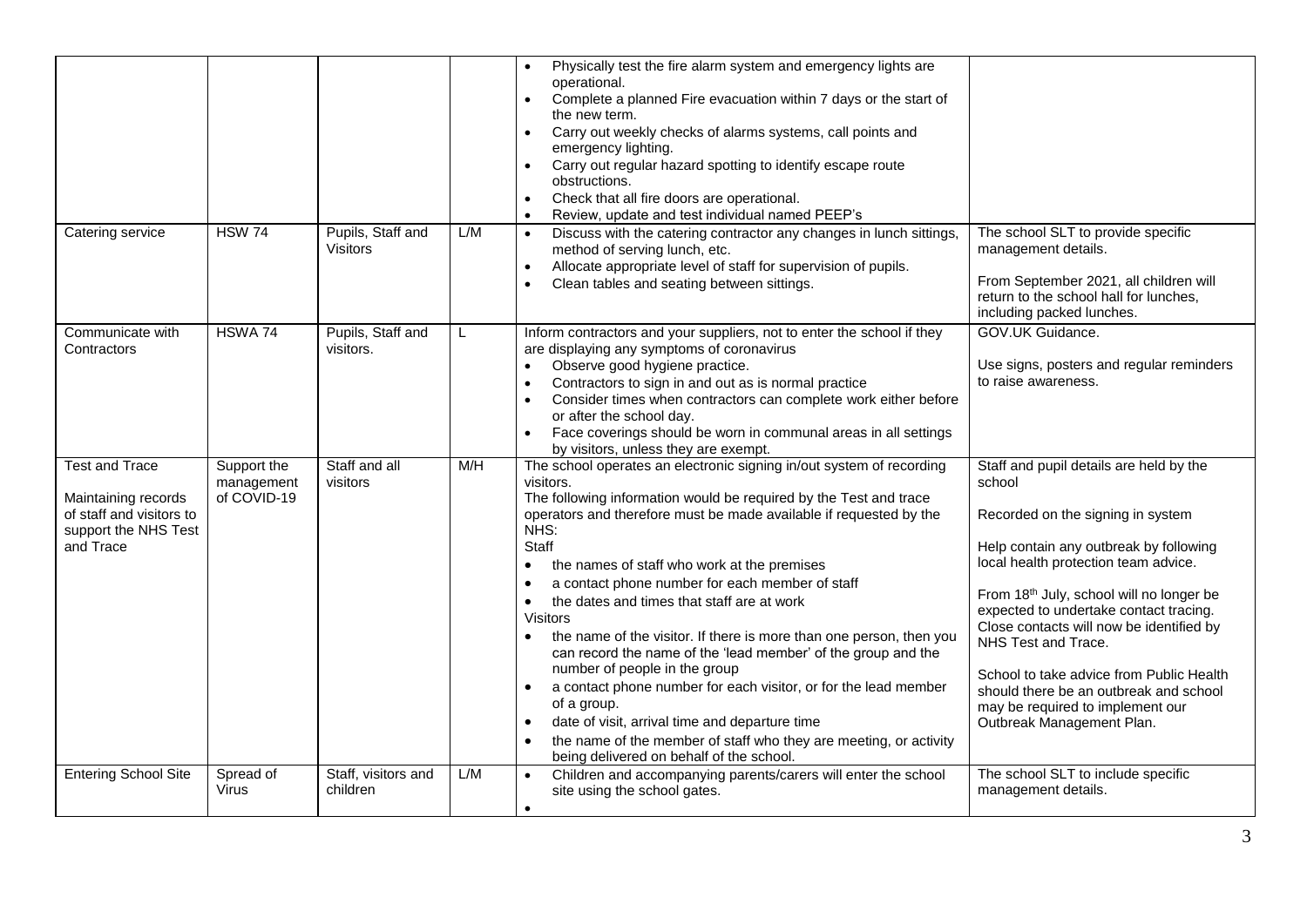|                                                                 |                                                    |                                      |     | Visitors will be asked to take a lateral flow device test before<br>entering school.<br>Anyone with COVID-19 symptoms will be required to leave the<br>$\bullet$<br>school site and follow public health advice.<br>Hand sanitiser will be available on the entrance to the building<br>$\bullet$<br>and must be used by all visitors.<br>Pupils must arrive on site no earlier than the designated opening<br>$\bullet$<br>time 8.45-9.00am<br>Parents are discouraged from gathering at school gates.<br>$\bullet$                                                                                                                                                                                                                                                                                                                                                                                                                                                                                             |                                                                |
|-----------------------------------------------------------------|----------------------------------------------------|--------------------------------------|-----|------------------------------------------------------------------------------------------------------------------------------------------------------------------------------------------------------------------------------------------------------------------------------------------------------------------------------------------------------------------------------------------------------------------------------------------------------------------------------------------------------------------------------------------------------------------------------------------------------------------------------------------------------------------------------------------------------------------------------------------------------------------------------------------------------------------------------------------------------------------------------------------------------------------------------------------------------------------------------------------------------------------|----------------------------------------------------------------|
| <b>Leaving School Site</b>                                      | Spread of<br>Virus                                 | Staff, visitors and<br>children      | L/M | Pupils and parents will leave the school site using the school<br>$\bullet$<br>gates.<br>Pupils are asked to leave site straight after the school day has<br>$\bullet$<br>finished.                                                                                                                                                                                                                                                                                                                                                                                                                                                                                                                                                                                                                                                                                                                                                                                                                              | Schools COVID-19 operational guidance -<br>GOV.UK (www.gov.uk) |
| Communicating with<br>parents on changes                        | Safety of<br>others.                               | Pupils, staff and<br>parents.        | L/M | Inform pupils and their parents/carers not to enter the school if<br>$\bullet$<br>they are displaying any symptoms of coronavirus.<br>Inform parents and carers of amendments to current risk<br>assessment                                                                                                                                                                                                                                                                                                                                                                                                                                                                                                                                                                                                                                                                                                                                                                                                      |                                                                |
| Communication with<br>Staff<br>Protection against<br>infection  | Personal<br>safety                                 | Staff                                | L/M | Communication and training for staff is essential to update and<br>carryout new procedures.<br>Face coverings should be worn in communal areas in all settings by<br>staff, visitors and pupils or students in year 7 and above, unless they<br>are exempt.<br>Staff encourage to continue twice weekly LFD testing and report<br>results.                                                                                                                                                                                                                                                                                                                                                                                                                                                                                                                                                                                                                                                                       | Schools COVID-19 operational guidance -<br>GOV.UK (www.gov.uk) |
| Staying Alert, Staying<br>Safe                                  | Working<br>environment                             | <b>Pupils and Staff</b>              | L/M | Inform children, parents and visitors not to enter the school if they<br>$\bullet$<br>are displaying any symptoms of coronavirus. (COVID-19)<br>Implement an extended start and finish time: 8.45-9.00am and<br>$\bullet$<br>$3.15 - 3.30$ pm.                                                                                                                                                                                                                                                                                                                                                                                                                                                                                                                                                                                                                                                                                                                                                                   | A blended approach to worship to be<br>implemented.            |
| <b>Personal Protective</b><br><b>Equipment and First</b><br>Aid | Personal<br>protection and<br>Support to<br>others | Pupils, staff and<br><b>Visitors</b> | M/H | Face coverings should be worn in communal areas in all settings<br>by staff, visitors and pupils or students in year 7 and above,<br>unless they are exempt.<br>PPE to be worn as appropriate.<br>$\bullet$<br>The number of first aiders to be available within school for the<br>$\bullet$<br>general population has not changed.<br>For Nursery and Early Year classes, the need for a Paediatric first<br>aider remains a requirement of the EYFS. If after your best<br>endeavors a PFA is not available and you do not have any<br>children under 24 mths old, then you must ensure someone with<br>the First Aid at Work certificate or emergency PFA are on site and<br>carry out a written risk assessment.<br>If a pupil becomes unwell with symptoms of coronavirus while in<br>$\bullet$<br>the school and needs direct personal care until they can return<br>home a fluid-resistant surgical face mask should be worn by the<br>supervising adult, if a distance of 2 metres cannot be maintained. |                                                                |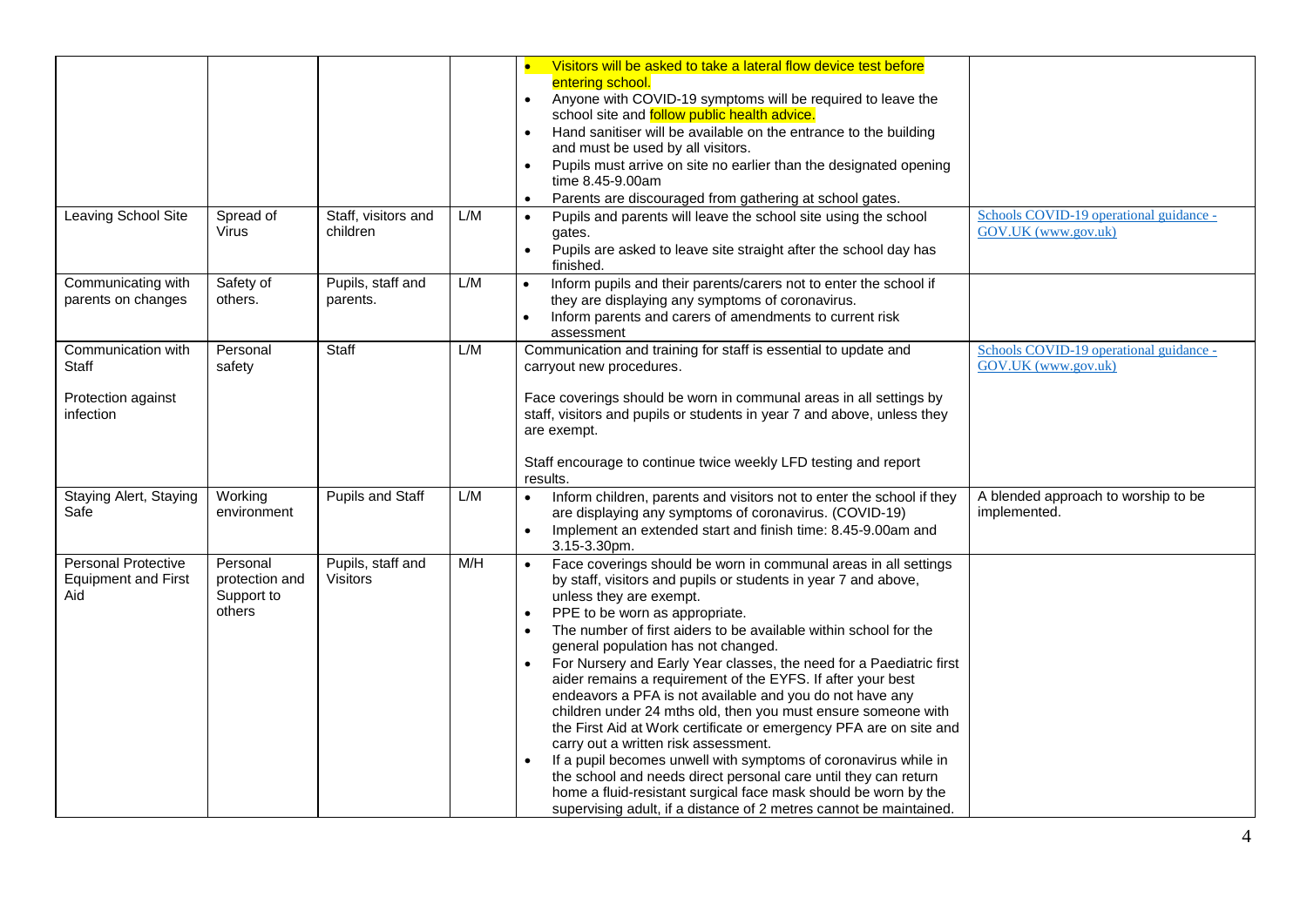|                                              |                          |                    |     | If contact with the pupil/person is necessary, then gloves, an<br>apron and a fluid-resistant surgical face mask should be worn by<br>the supervising adult.<br>Staff who have helped anyone with suspected symptoms do not<br>need to go home and self-isolate for 10 days unless they develop<br>the symptoms themselves or the symptomatic person tests<br>positive. Contact NHS for a test.<br>If the situation determines that there is a risk of splashing to the<br>eyes, for example from coughing, spitting, or vomiting, then eye<br>protection should also be worn.                     |                                                                                                                                                                                                                      |
|----------------------------------------------|--------------------------|--------------------|-----|----------------------------------------------------------------------------------------------------------------------------------------------------------------------------------------------------------------------------------------------------------------------------------------------------------------------------------------------------------------------------------------------------------------------------------------------------------------------------------------------------------------------------------------------------------------------------------------------------|----------------------------------------------------------------------------------------------------------------------------------------------------------------------------------------------------------------------|
| Classroom<br>Management                      | Staffing                 | Pupils and staff   | L/M | If a pupil who is unwell or shows symptoms of COVID-19 they are<br>to be removed from the group and parents informed.<br>Everyone frequently clean their hands - wash hands thoroughly<br>$\bullet$<br>for 20 seconds with soap and running water then thoroughly dry<br>them, ensuring that all parts of the hands are cleaned.<br>Ensuring good respiratory hygiene - promote the 'catch it, bin it,<br>$\bullet$<br>kill it' approach<br>Frequently clean touched hard surfaces using standard<br>$\bullet$<br>detergents products.<br>Tables and chairs to be cleaned frequently.<br>$\bullet$ | Schools COVID-19 operational guidance -<br>GOV.UK (www.gov.uk)<br>Front-facing seating arrangements are no<br>longer required.                                                                                       |
| Early Years classes                          | Nursery and<br>Reception |                    | L/M | Early years groups in school should:<br>Ensure play equipment is appropriately cleaned after being used<br>by groups of children.<br>Paediatric first aid cover - see first aid section above<br>$\bullet$                                                                                                                                                                                                                                                                                                                                                                                         | Schools COVID-19 operational guidance -<br>GOV.UK (www.gov.uk)<br>Deliver a broad and ambitious curriculum,<br>teaching all subjects.<br>Soft furnishings, soft toys and toys that are<br>hard to clean may be used. |
| Classes                                      | Year 1 to 6              | Pupils and Staff   | L/M | Continue to zone the playground areas<br>$\bullet$<br>Extend drop-off and collection times.<br>$\bullet$<br>Implement a blended approach to worship.                                                                                                                                                                                                                                                                                                                                                                                                                                               | The school SLT to include specific detailed<br>information for the management control of<br>the school.<br>Continue to use Microsoft Teams for home<br>learning.                                                     |
| IT and Specialist<br>Rooms                   | Fit for purpose          | Children and Staff | L/M | No restrictions on specialist rooms.                                                                                                                                                                                                                                                                                                                                                                                                                                                                                                                                                               | All specialist rooms halls and shared areas<br>to be available to all children.                                                                                                                                      |
| External Play areas.<br>Playground and field | Fit for purpose          | Pupils, and Staff  | L   | • No restrictions on external play areas, playground and field.                                                                                                                                                                                                                                                                                                                                                                                                                                                                                                                                    |                                                                                                                                                                                                                      |